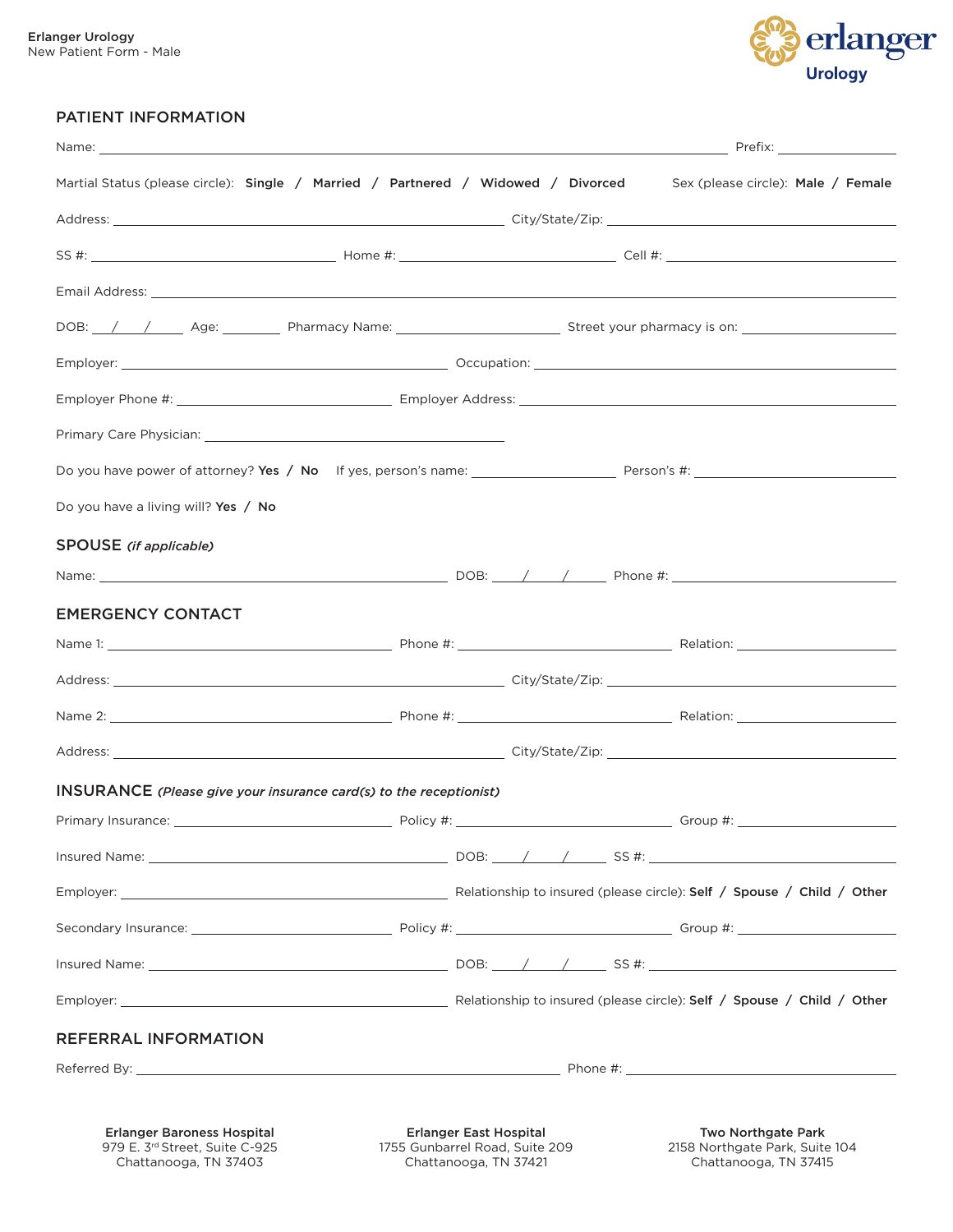$\overline{a}$ 



 $\sim$  10  $\pm$ 

TODAY'S DATE: / /

Please describe the reason for today's visit:

List Relevant Symptoms:

Are you allergic to any medications? Yes / No If yes, please list:

Please list all of your current medications, dosage, frequency, and the reason for taking them.

| Medication | Dose | Frequency | Reason for taking |
|------------|------|-----------|-------------------|
|            |      |           |                   |
|            |      |           |                   |
|            |      |           |                   |
|            |      |           |                   |
|            |      |           |                   |
|            |      |           |                   |
|            |      |           |                   |
|            |      |           |                   |
|            |      |           |                   |
|            |      |           |                   |
|            |      |           |                   |
|            |      |           |                   |
|            |      |           |                   |

| Are you taking any blood thinners?                                                                      |                            |                  |                |  |  |  |  |  |
|---------------------------------------------------------------------------------------------------------|----------------------------|------------------|----------------|--|--|--|--|--|
| $\Box$ Aspirin                                                                                          | $\Box$ Coumadin (Warfarin) | $\Box$ Vitamin E | □ Xeralto      |  |  |  |  |  |
| $\Box$ Plavix                                                                                           | $\Box$ Fish Oil            | $\Box$ Pradaxa   | $\square$ None |  |  |  |  |  |
| Do you smoke or use tobacco products? Yes $\land$ No If yes, how many packs per day?<br>How many years? |                            |                  |                |  |  |  |  |  |
| Do you drink alcoholic beverages? Yes / No If yes, how many drink per day?                              |                            |                  |                |  |  |  |  |  |
| Do you drink caffeine (soda, coffee, etc.)? Yes / No If yes, how many drink per day?                    |                            |                  |                |  |  |  |  |  |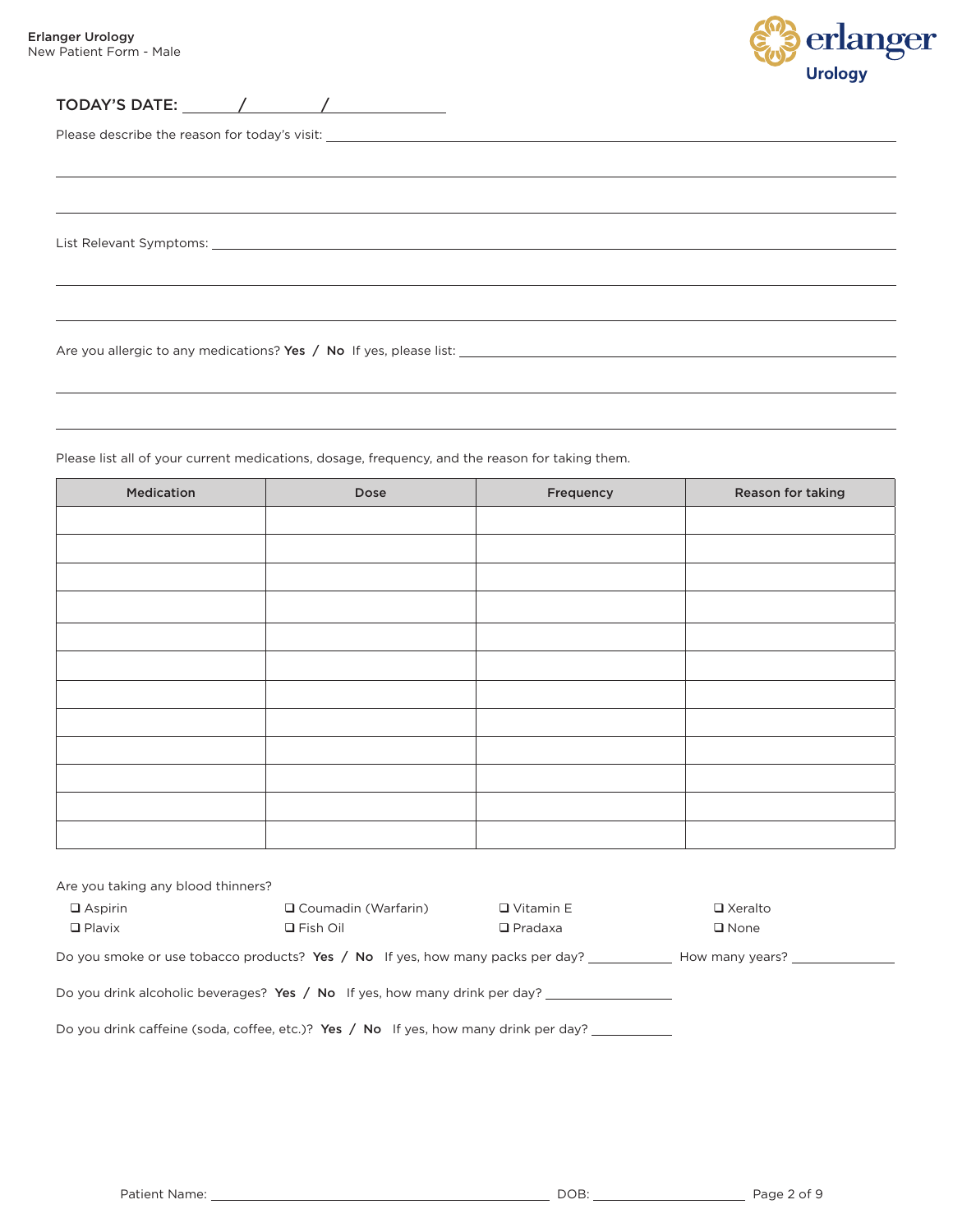

#### PATIENT PAST MEDICAL HISTORY: Please list any medical conditions either current or past.

| □ Heart Disease                   | $\Box$ Heart Attack                 | $\Box$ Stroke                         |
|-----------------------------------|-------------------------------------|---------------------------------------|
| □ Diabetes - On insulin? Yes / No | $\Box$ Cancer (please specify type) | □ Hypertensions (High Blood Pressure) |
| □ High Cholesterol                | $\Box$ Prostate Cancer              | $\Box$ Depression                     |
| □ Kidney Stones                   | □ Kidney Disease                    | $\Box$ Dialysis                       |
| $\Box$ HIV/AIDS                   | $\Box$ Parkinson's                  | $\Box$ Alzheimer's                    |
| $\Box$ Hepatitis: A / B / C       | <b>Q</b> Liver Disease              | □ Epilepsy or Seizures                |
| $\Box$ Other:                     |                                     |                                       |

#### PATIENT SURGICAL HISTORY: Please list any surgeries you have had and the year they were performed.

| Surgery | Year of Surgery |
|---------|-----------------|
|         |                 |
|         |                 |
|         |                 |
|         |                 |
|         |                 |
|         |                 |
|         |                 |
|         |                 |

FAMILY MEDICAL HISTORY: Please list any medical conditions in your family and specify which family member.

| Condition           | <b>Family Member</b> | Condition                              | <b>Family Member</b> |
|---------------------|----------------------|----------------------------------------|----------------------|
| □ Heart Disease     |                      | $\Box$ Prostate Cancer                 |                      |
| $\Box$ Diabetes     |                      | $\Box$ Cancer<br>(please specify type) |                      |
| $\Box$ Stroke       |                      | □ High Cholesterol                     |                      |
| $\Box$ Alzheimer's  |                      | $\Box$ Parkinson's                     |                      |
| $\Box$ Heart Attack |                      | □ Kidney Disease                       |                      |
| High Blood Pressure |                      | $\Box$ Dementia                        |                      |
| $\Box$ Other:       |                      |                                        |                      |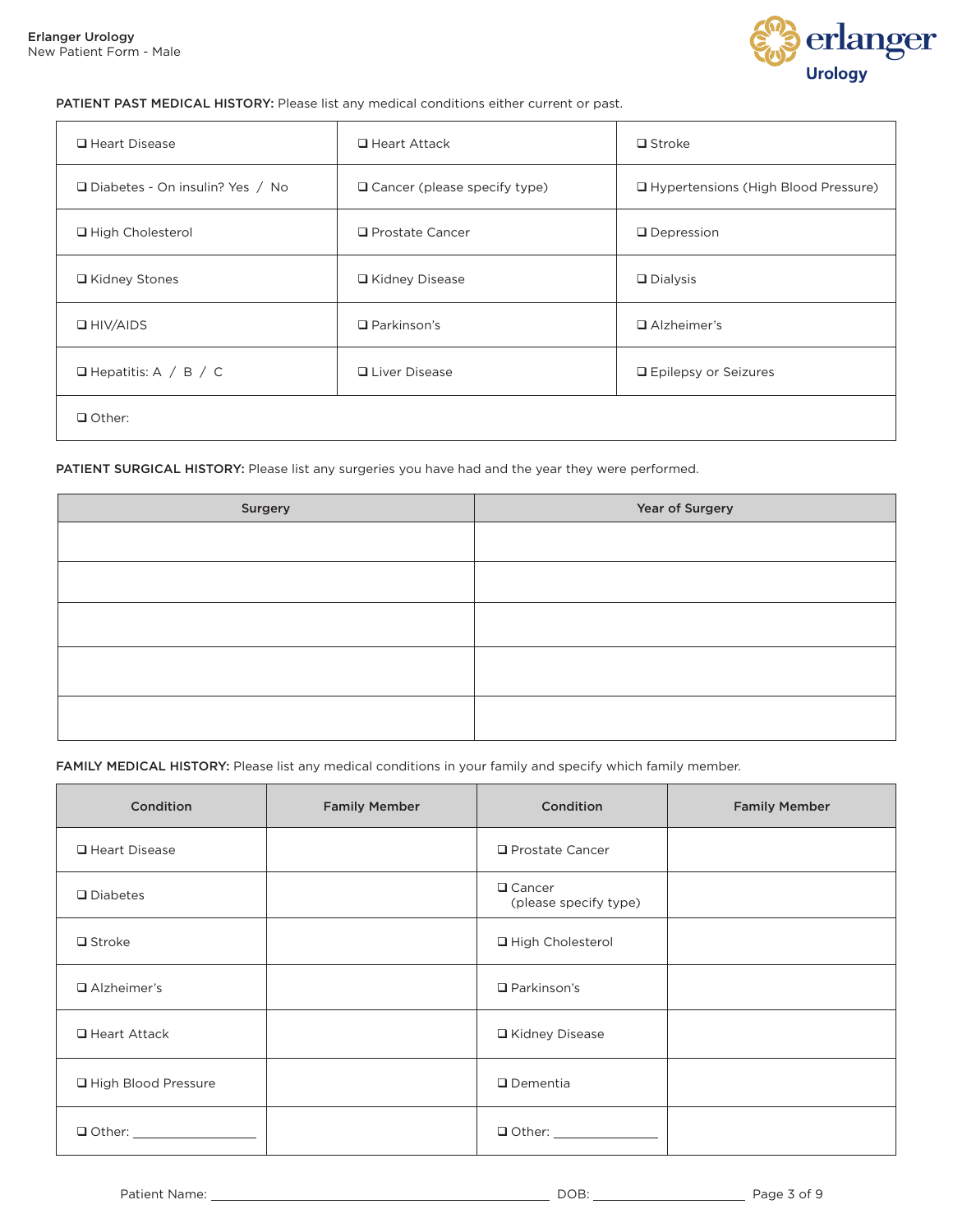

Review of systems: Please check if you have any of these symptoms recently. Please check NONE if none of the symptoms are present.

| General                    | <b>Eyes</b>                     | <b>Neurologic</b>            | <b>Endocrine</b>            |
|----------------------------|---------------------------------|------------------------------|-----------------------------|
| $\Box$ Weight loss or gain | $\Box$ Blurry or double vision  | $\Box$ Dizziness             | $\Box$ Excessive thirst     |
| $\Box$ Fever or chills     | $\Box$ Glaucoma                 | $\Box$ Fainting              | □ Tired/Sluggish            |
| $\Box$ Fatigue             | $\Box$ Cataracts                | $\Box$ Numbness/Tingling     | $\Box$ Too hot/cold         |
| $\Box$ Headaches           | $\Box$ None                     | $\Box$ Tremors               | $\square$ None              |
| □ Sleep Apnea              |                                 | $\square$ Seizures           |                             |
| $\Box$ Other:              |                                 | □ Paralysis/Weakness         |                             |
| $\square$ None             |                                 | $\square$ None               |                             |
|                            |                                 |                              |                             |
| Gastrointestinal           | Cardiovascular                  | <b>Dermatological (Skin)</b> | <b>Musculoskeletal</b>      |
| $\Box$ Abdominal pain      | $\Box$ Chest pain or discomfort | $\Box$ Rash                  | $\Box$ Muscle or joint pain |
| □ Nausea/Vomiting          | Heart trouble                   | $\Box$ Skin lumps            | $\Box$ Back pain            |
| □ Stomach Ulcer            | $\Box$ High blood pressure      | $\Box$ Psoriasis             | $\Box$ Arthritis            |
| $\square$ None             | □ Shortness of breath           | $\square$ None               | $\square$ None              |
|                            | $\Box$ Heart murmur             |                              |                             |
|                            | $\Box$ Irregular heart beat     |                              |                             |
|                            | $\square$ None                  |                              |                             |
| Ear/Nose/Throat/Mouth      | <b>Respiratory</b>              | Hematological/Lymphatic      | <b>Psychiatric</b>          |
| $\square$ Sinus problems   | $\Box$ Shortness of breath      | $\square$ Swollen glands     | $\Box$ Depression           |
| $\Box$ Vertigo             | $\Box$ Asthma                   | □ Blood clotting problems    | $\Box$ Anxiety              |
| $\Box$ Hearing loss        | $\Box$ Frequent cough           | $\square$ HIV                | $\Box$ Suicidal thoughts    |
| $\square$ None             | □ Coughing up blood             | $\square$ None               | $\square$ None              |
|                            | $\Box$ Tuberculosis             |                              |                             |
|                            | $\Box$ Wheezing                 |                              |                             |
|                            | $\Box$ None                     |                              |                             |

#### FEMALE PREGNANCY HISTORY:

Number of Vaginal Deliveries: Number of Caesareans: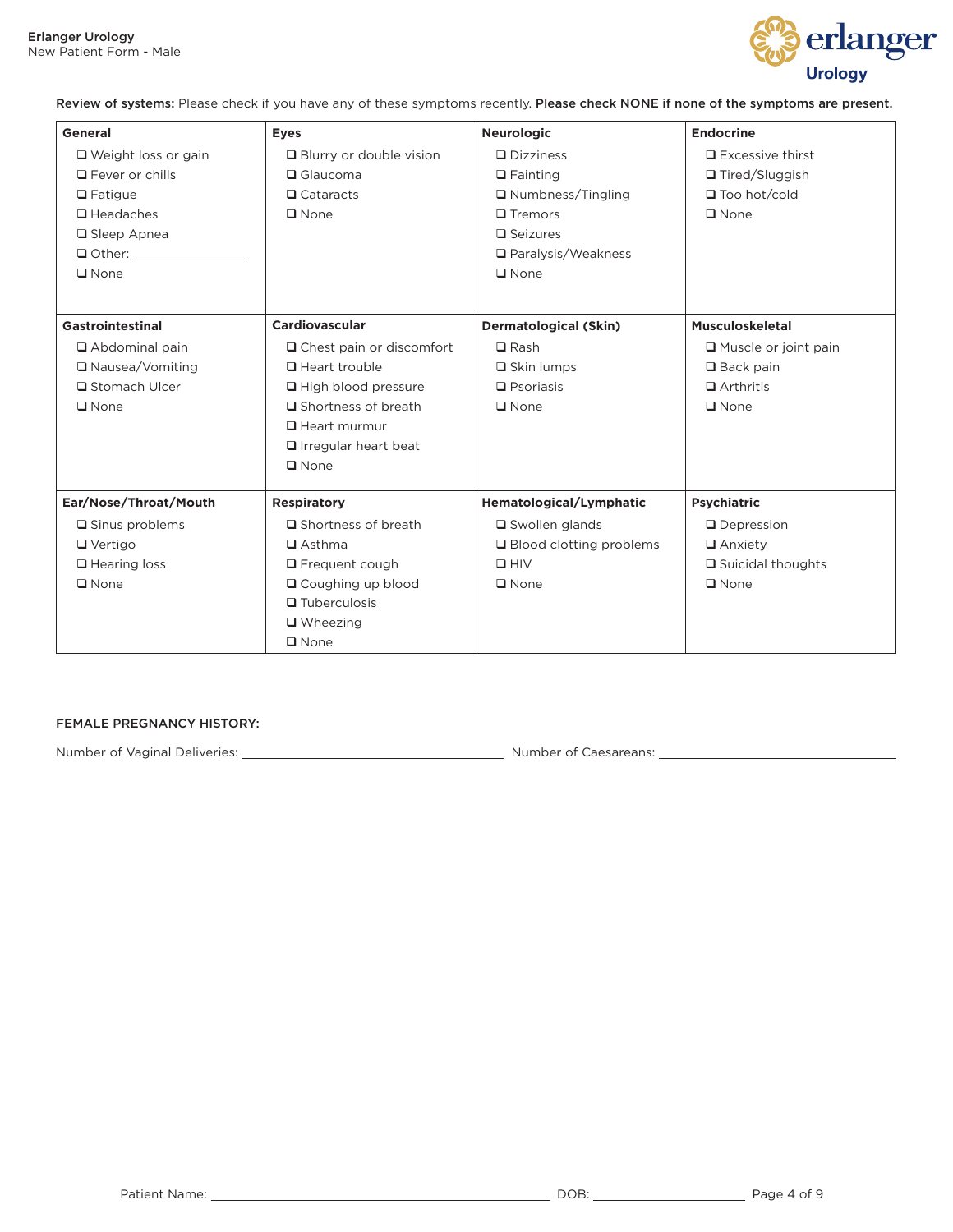

### AUA SYMPTOM SCORE (AUASS)

| <b>Symptom Questions</b>                                                                                                                                                                  | Not at all  | Less than 1<br>time in 5 | Less than half<br>the time | About half<br>the time | More than<br>half the<br>time | Almost<br>always   | <b>SCORE</b> |
|-------------------------------------------------------------------------------------------------------------------------------------------------------------------------------------------|-------------|--------------------------|----------------------------|------------------------|-------------------------------|--------------------|--------------|
| Over the past month or so,<br>how often have you had a<br>sensation of not emptying<br>your bladder completely after<br>you finished urinating?                                           | $\circ$     | $\mathbf{1}$             | 2                          | 3                      | $\overline{4}$                | 5                  |              |
| During the past month or<br>so, how often have you had<br>to urinate again less than<br>two hours after you finished<br>urinating?                                                        | $\circ$     | $\mathbf{1}$             | 2                          | 3                      | $\overline{4}$                | 5                  |              |
| During the past month or so,<br>how often have you found<br>you stopped and started<br>again several times when<br>you urinated?                                                          | $\circ$     | $\mathbf{1}$             | 2                          | 3                      | $\overline{4}$                | 5                  |              |
| During the past month or<br>so, how often have you<br>found it difficult to postpone<br>urination?                                                                                        | $\circ$     | $\mathbf{1}$             | 2                          | 3                      | $\overline{4}$                | 5                  |              |
| During the past month or so,<br>how often have you had a<br>weak urinary stream?                                                                                                          | $\circ$     | $\mathbf{1}$             | 2                          | 3                      | 4                             | 5                  |              |
| During the past month or<br>so, how often have you had<br>to push or strain to begin<br>urination?                                                                                        | $\Omega$    | $\mathbf{1}$             | 2                          | 3                      | $\overline{4}$                | 5                  |              |
|                                                                                                                                                                                           | <b>None</b> | 1 time                   | 2 times                    | 3 times                | 4 times                       | 5 or more<br>times |              |
| Over the past month, how<br>many times per night did<br>you most typically get up<br>to urinate from the time you<br>went to bed at night until<br>the time you got up in the<br>morning? | $\Omega$    | $\mathbf{1}$             | 2                          | 3                      | $\overline{4}$                | 5                  |              |
| Total symptom score<br>(Add the score for each number above and write the total in the space to the right.)                                                                               |             |                          |                            |                        |                               |                    |              |

SYMPTOM SCORE: 1–7 (Mild) 8–19 (Moderate) 20–35 (Severe)

# QUALITY OF LIFE (QOL)

| <b>QOL Question</b>                                                                                                                              | <b>Delighted</b> | Pleased | Mostly<br><b>Satisfied</b> | Mixed | Mostly<br><b>Dissatisfied</b> | Unhappy | <b>Terrible</b> |
|--------------------------------------------------------------------------------------------------------------------------------------------------|------------------|---------|----------------------------|-------|-------------------------------|---------|-----------------|
| How would you feel if you<br>had to live with your urinary<br>condition the way it is now,<br>no better, no worse, for the<br>rest of your life? |                  |         |                            |       | 4                             |         | ь               |